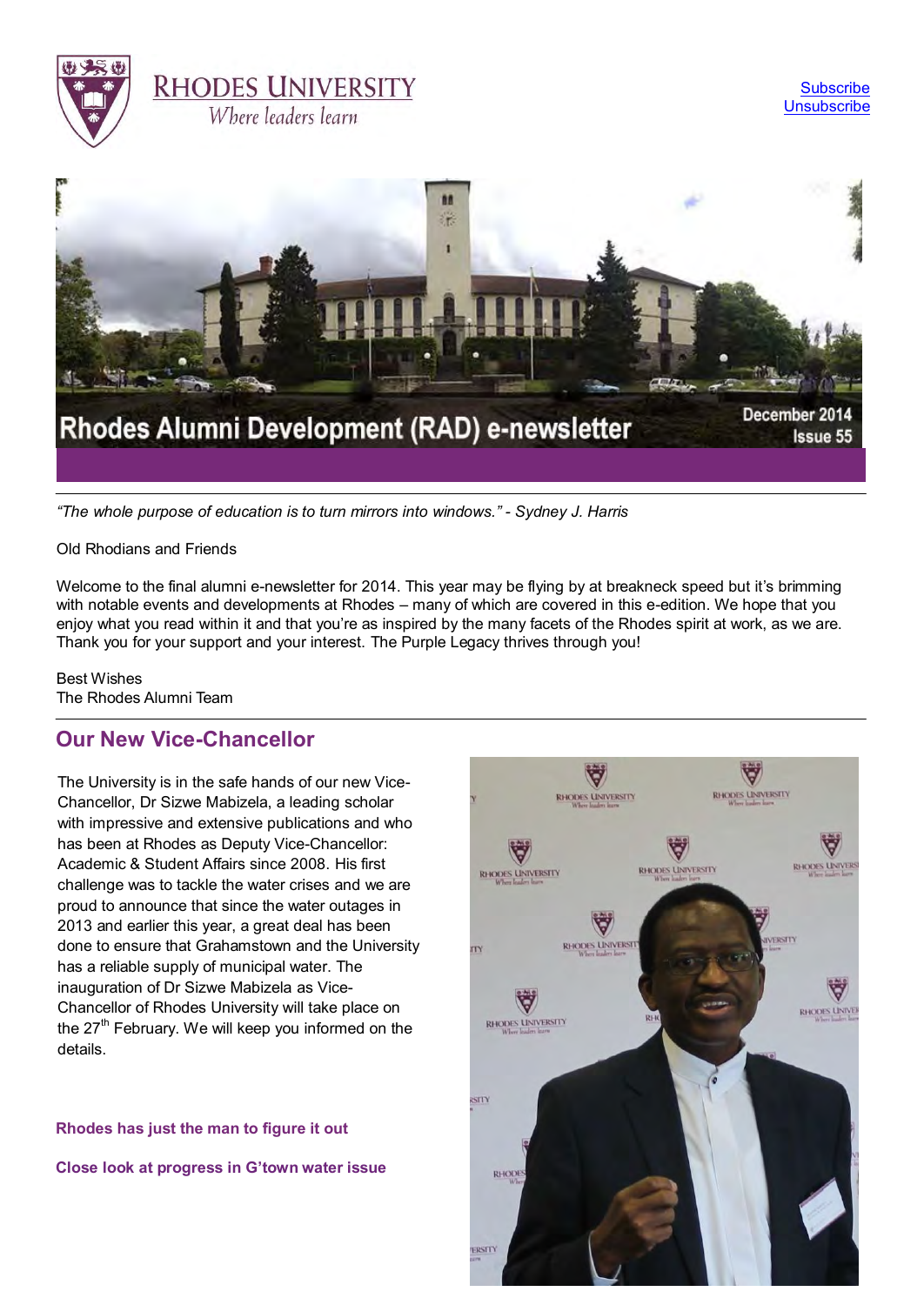# **The Latest Rhodos Out Now**

From the national and international achievements of our academics and students; to pioneering Rhodes practices and initiatives that positively impact local communities; to philosophical reflections on democracy 20 years on and the change of guard in some key positions at Rhodes – including a fond farewell to outgoing Vice Chancellor, Dr Saleem Badat and insight into the vision of the new chair of the Rhodes Council, Mr Vuyo Kahla,– the latest edition of the Rhodos publication is a revelation! Access it online at the link below:



If you are on our hard copy mailing list and have not yet received your copy in the post; or would like a physical copy of the publication, please contact us: **[alumni@ru.ac.za](mailto:alumni@ru.ac.za)**

**[Read more here](http://www.myvirtualpaper.com/doc/rhodes_university/rhodos-2014/2014082501/%230)**

## **Outstanding Old Rhodians Awarded**

As always, the Old Rhodian Awards are a renowned occurrence on the Rhodes annual event calendar. The Distinguished Old Rhodian (DOR) Award honours Old Rhodians who have reached exceptional heights in their career over an extended period of time, while the Emerging Old Rhodian (EOR) Award honours those who are 40 years old or younger, have excelled early in their career and show potential for continued success.

This year, six outstanding alumni were awarded:

- 1. Leading jurist and trailblazing legal thinker, Judge Jos Jones (DOR)
- 2. Pioneer of online leadership communications and financial services executive, Mr. Lincoln Mali (DOR)
- 3. Business leader, multi-company director and good governance advocate Ms. Imogen Mkhize (DOR)
- 4. Marketing communications, reputation management practitioner and strategist of international repute, Mr Rich Mkhondo (DOR)
- 5. Award-winning corporate social responsibility innovator and active promoter of women in chartered accounting, Ms Konehali Gugushe (EOR)
- 6. Multiple media awards winner and acclaimed radio personality, actress, singer and Idols judge, Ms Unathi Msengana (EOR)

We wholeheartedly congratulate all of these outstanding alumni on their awards and thank them for their immense contributions both to Rhodes and to South Africa through their incredible lives and work!



Click **[here](http://www.ru.ac.za/alumni/alumnirelations/oldrhodianunion/oldrhodianawards/2014recipients/)** to read more about this year's outstanding winners.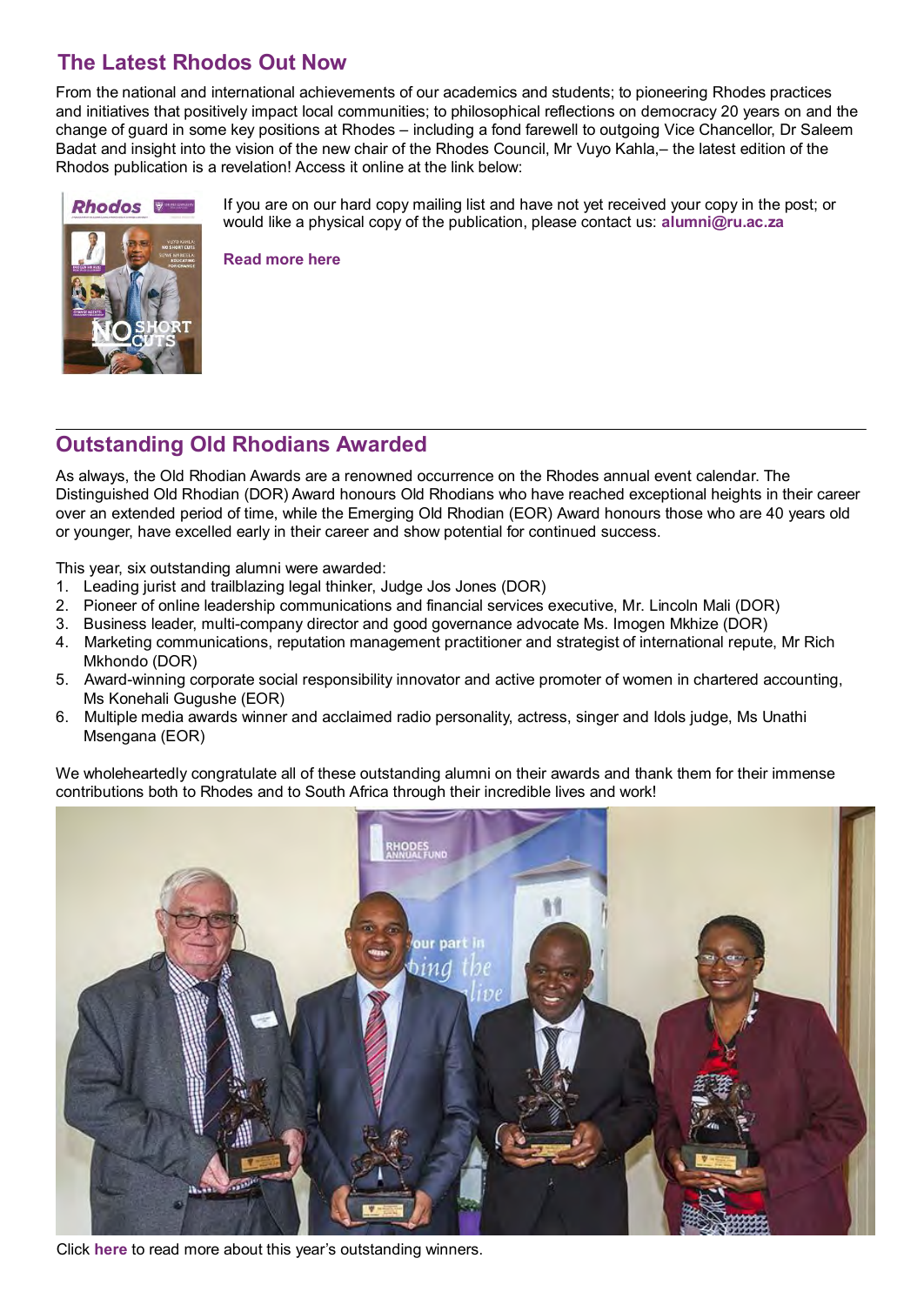## **Fabulous Old Rhodian Events**

#### **Successfully Completed:**

#### **College House Centenary Celebration**

College Knights from around the country and the globe converged on Grahamstown over the weekend of 12 September in a homecoming to remember – celebrating 100 years of College House and the multifaceted achievements of its alumni! Apart from the emotional reunions and jubilant celebrations however, those present also took the time to launch the College House Centenary Fund. The purpose of the fund is to create ongoing financial resources for the upkeep and maintenance of College House and Founders Dining Hall as well as a bursary scheme for the knights of the future.

One of the most poignant aspects of the celebration was the absence of Dr Alistair Carnegie, who was to attend, but tragically passed away prior to the event. He was represented by his loving wife, Phoebe, and fondly remembered by those present - as were the countless others who have made College House the legendary residence it has become for a century and counting!

Click **[here](http://www.ru.ac.za/alumni/alumnirelations/events/collegehousecentenary/)** to read the full story Full Story Click **[here](http://www.ru.ac.za/alumni/alumnirelations/events/collegehousecentenary/collegehousecentenaryfund.html)** to visit College House Centenary Fund

## **Onward and Upward With Purple Power**



Besides the university's official events held throughout the year, 2014 saw our volunteers in Johannesburg, Cape Town, Durban and Port Elizabeth holding Purple Thursday Gatherings. On the 31st October, all 4 Cities held a National Purple Thursday Gathering and Skyped each other. Swaziland has also joined in and held their first Purple Thursday Celebration on the 27th November. Please contact **[t.mccarthy@ru.ac.za](mailto:t.mccarthy@ru.ac.za)** if you would like to hold a Purple Thursday Gathering in your area.

**Port Elizabeth Reunion Luncheon** on the 18<sup>th</sup> July at the Humewood Hotel – attended by 36 Old Rhodians representing various generations and hosted by Dr Peter Clayton. Click **[here](http://gallery.ru.ac.za/v/ALUMNI_001/Port+Elizabeth+Reunion+Luncheon+2014_001/)** for the pictures

**Cape Town Reunion** on the 3rd of October at the Atlantic Imbizo at the V&A waterfront - attended by over 80 Old Rhodians and the Luncheon - around 20 of our mature Old Rhodians enjoyed a scrumptious lunch.

Click **[here](http://gallery.ru.ac.za/v/ALUMNI_001/Cape+Town+Reunion+2014/)** for the Cape Town Reunion pictures and click **[here](http://gallery.ru.ac.za/v/ALUMNI_001/Cape+Town+Lunch+2014_001/)** for the luncheon pictures

**UK Lunch and Reunion** on the 8th of October at the Victory Services Club - there was a turnout of about 14 Old Rhodians that enjoyed an intimate lunch with Dr. Clayton. **Reunion** - On the same day, Caroline Rowland, hosted a successful Reunion at Soho House.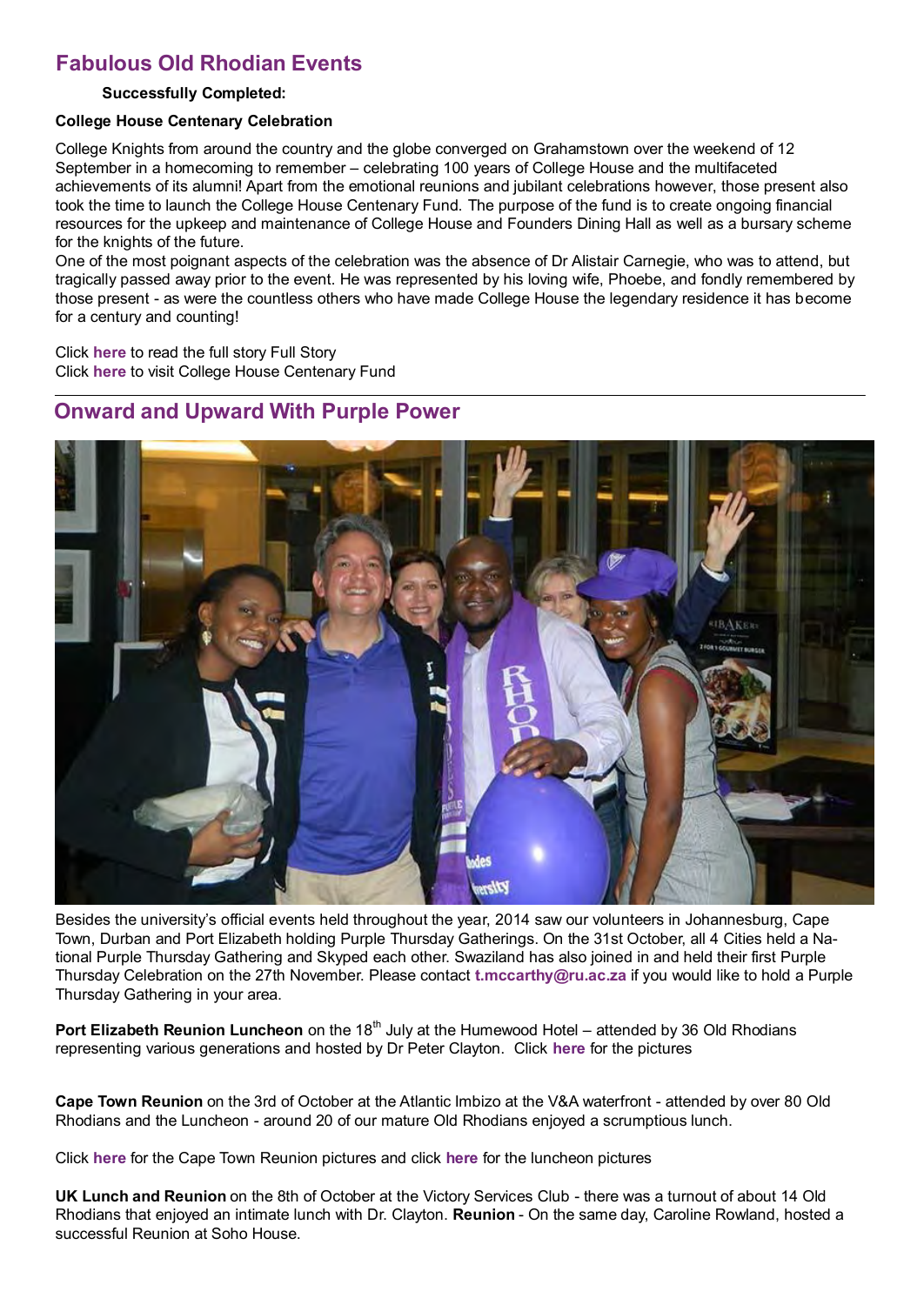

Click **[here](http://gallery.ru.ac.za/v/ALUMNI_001/UK+Reunion+2014/)** for UK Reunion pictures and click **[here](http://gallery.ru.ac.za/v/ALUMNI_001/UK+Legacy+Luncheon/)** for the luncheon pictures

**Durban** - On the 17th October Durban hosted their Luncheon and Reunion at the Benjamin Hotel. With 13 attendees, the lunch was very intimate and well enjoyed. Reunion - 90 enthusiastic Alumni of all ages attended the event. Special mention for our Durban Old Rhodian Coordinator, Bertie Wicks, who sadly passed away on the morning of the reunion. Bertie was a passionate Old Rhodian and will be sorely missed. Our condolences to his family and friends.



Click [here](http://gallery.ru.ac.za/v/ALUMNI_001/Durban+Reunion+2014/) for Durban Reunion pictures and click [here](http://gallery.ru.ac.za/v/ALUMNI_001/Durban+Luncheon+2014/) for the luncheon pictures.

Jozi on the 7 November Johannesburg marked the last Alumni event of the year, with Dr Sizwe Mabizela hosting his first event as the new Vice-Chancellor. Luncheon - around 45 Old Rhodians attended the luncheon at the Royal Johannesburg & Kensington Golf Club where they thoroughly enjoyed themselves. Reunion - As always been the case, the Johannesburg reunion has always been well attended; roughly 130 Old Rhodians attended the event at The Johannian, St Johns. On the same day, Ms Kone Gugushe was awarded with the Emerging Old Rhodian Award.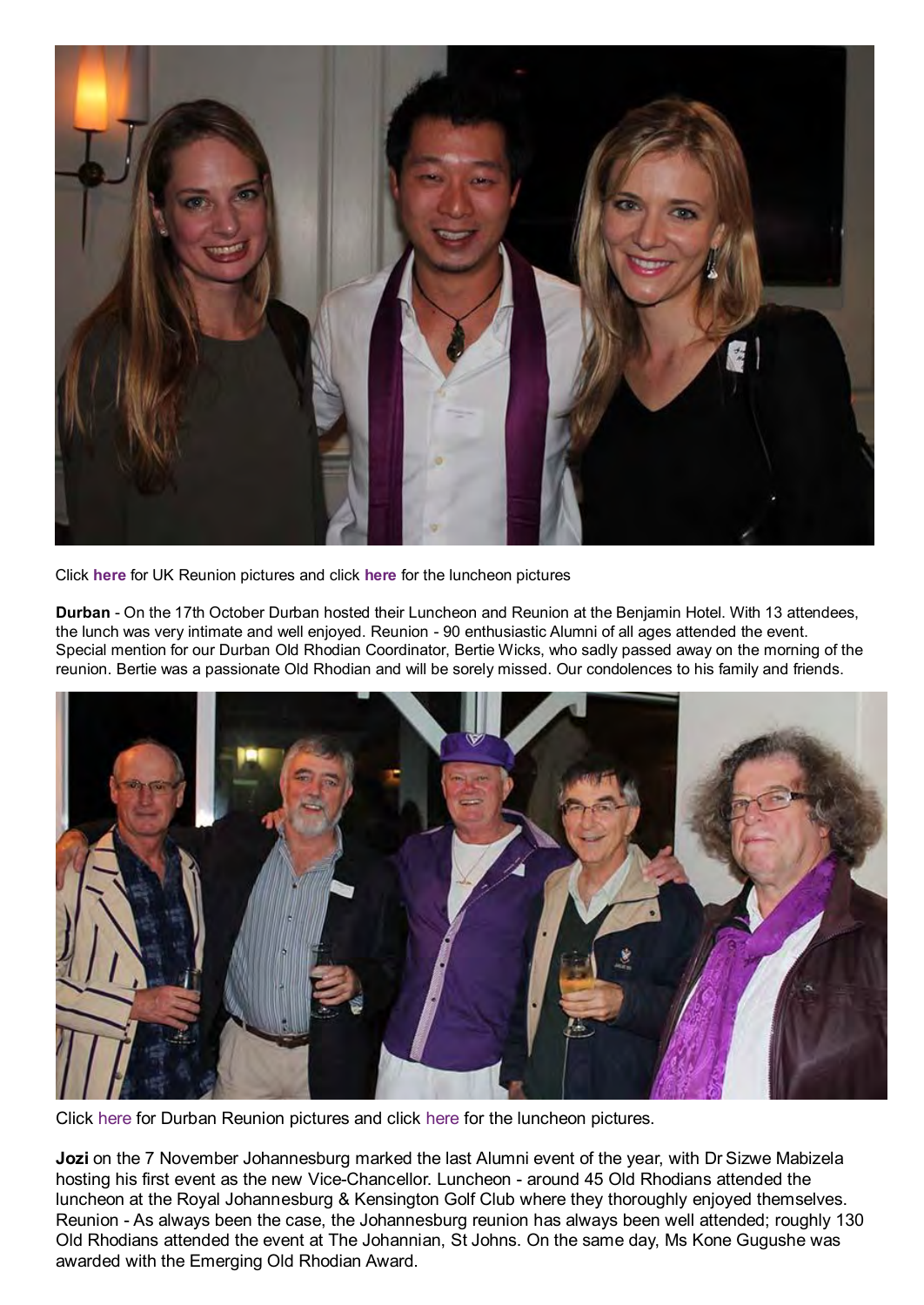





Click **[here](http://gallery.ru.ac.za/v/ALUMNI_001/Johannesburg+Reunion+2014/)** for the Johannesburg Reunion pictures and click **[here](http://gallery.ru.ac.za/v/ALUMNI_001/Johannesburg+Legacy+Luncheon+2014/)** for the luncheon pictures.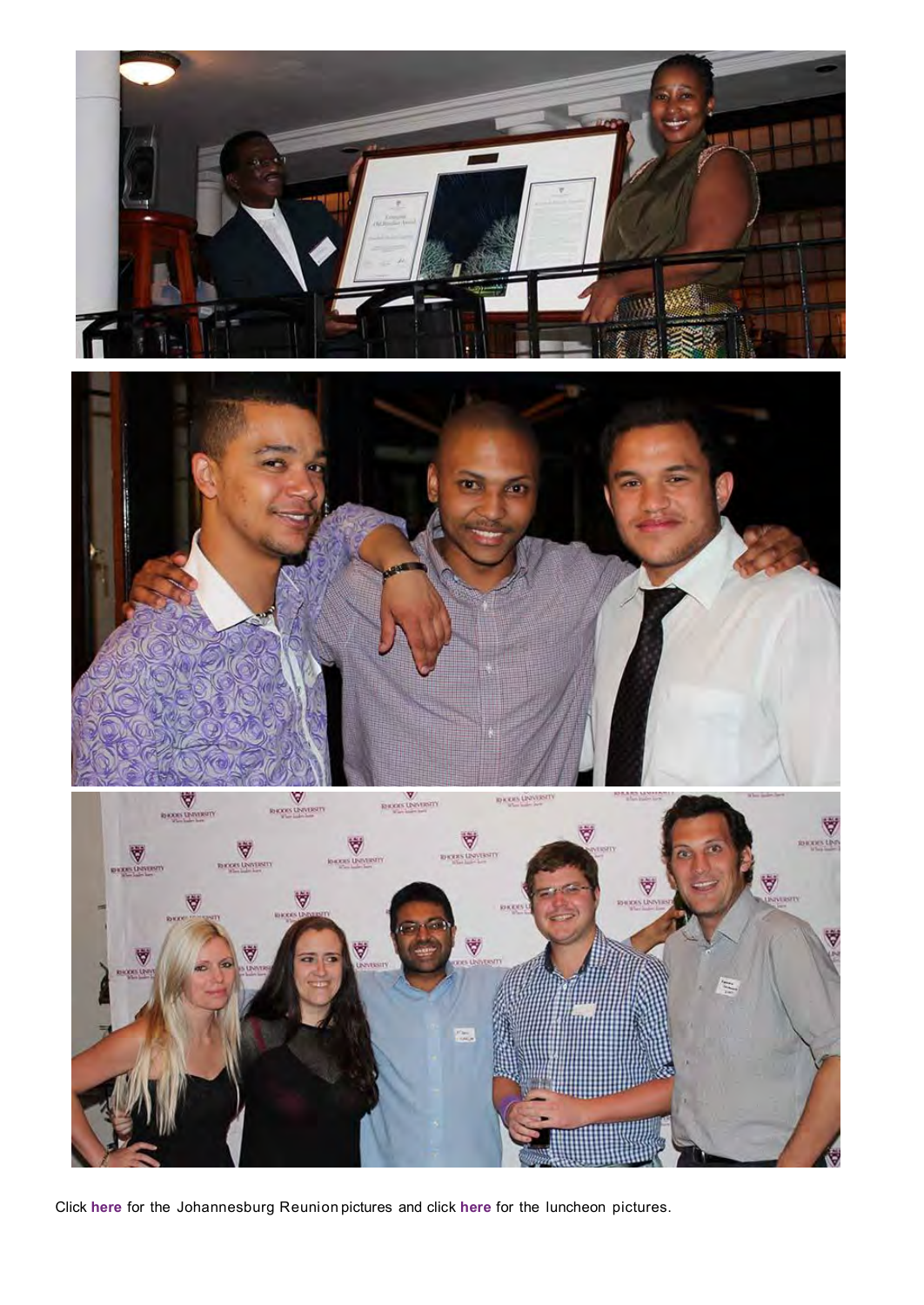# **A Night at the Opera – UK**

An initiative of the Rhodes University Trust UK, this glorious gala operatic performance took place at Cadogan Hall in London on Tuesday 4 November. It featured some of South Africa's greatest operatic rising stars, including the 2014 Standard Bank Young Artist winner for music, the well-known baritone Njabulo Madladla along with South African pianists Ben Schoeman and our Old Rhodian, Terence Marais.

## **Guest Lecture by Old Rhodian, Marguerite Poland – UK**

This event was specifically arranged for our Club 1904 members on the 18th November. Marguerite has researched and written extensively about South African's participation in WW1 and is a wonderfully gifted public speaker. Part of a South African group visiting France to commemorate the 100th anniversary of the outbreak of the Great War, she outlined Rhodian involvement in WW1 via the stories of 4 Old Rhodians. If you have not yet joined the 1904 Club please read more about it **[here](http://www.rhodesalumni.co.uk/funding-needs/1904-club-membership/)**.

## **Happy 100th Birthday Lawrie Shuttleworth!**

It's a year of celebrations this year with Rhodes turning 110 years old, College House celebrating its centenary and Old Rhodian, Lawrie Shuttleworth joining the centenarian club by celebrating his 100th Birthday on the 18th November. Lawrie enrolled at Rhodes University in 1933 for a BComm degree which he completed in 1935 majoring in Actuarial Science. He has kept up with his alma mater and varsity friends and we send him our heartiest congratulations and warm wishes on this auspicious occasion!



#### **Newsworthy Alumni**

Whether it's the launch of alumnus Graeme Joffe's fiery and gloriously quirky daily sports e-newspaper, called "SportsFire Daily", which also courageously exposes fraud and corruption in SA sport; or Rhodes' strong presence in the

Mail & Guardian list of top 200 young South Africans for 2014; or Rhodes University students coming out tops with six Mandela Rhodes Scholarships, together with higher dimensions in travelling with flair and a host of other accolades and heart-warming stories; Rhodes alumni are making headline news constantly and we are delighted for all of them!

Click **[here](http://www.ru.ac.za/alumni/alumnirelations/news/alumniinthenews/)** for the alumni stories making big waves in the news.

## **Rhodes In the News**

Rhodes University's accomplishments that are capturing the headlines.

Be it Science and Technology Minister Naledi Pandor - launching the new Rhodes University/ Department Of Science and Technology (DST) Centre for Nanotechnology Innovation: Highway Africa - the largest media conference in Africa or the 6th annual South African interdisciplinary postgraduates' conference for postgrads from across the country or the Reading Association of South Africa's national literacy conference or the Women's Academic Solidarity Association National Women's Day colloquium - Rhodes University is hosting some of the most ground-breaking gatherings of great minds in the country right now.

Couple this with Rhodes students, staff and alumni attaining various national and global honours in fields as diverse as sustainable fuels, dramatic arts, accounting systems, river resource management and rowing and you have a host of newsworthy developments to read about and enjoy in the Rhodes News section of the University website.

Go to **[Rhodes Latest News](http://www.ru.ac.za/latestnews/)** and enjoy your adventure into the cutting edge of the Rhodes learning experience.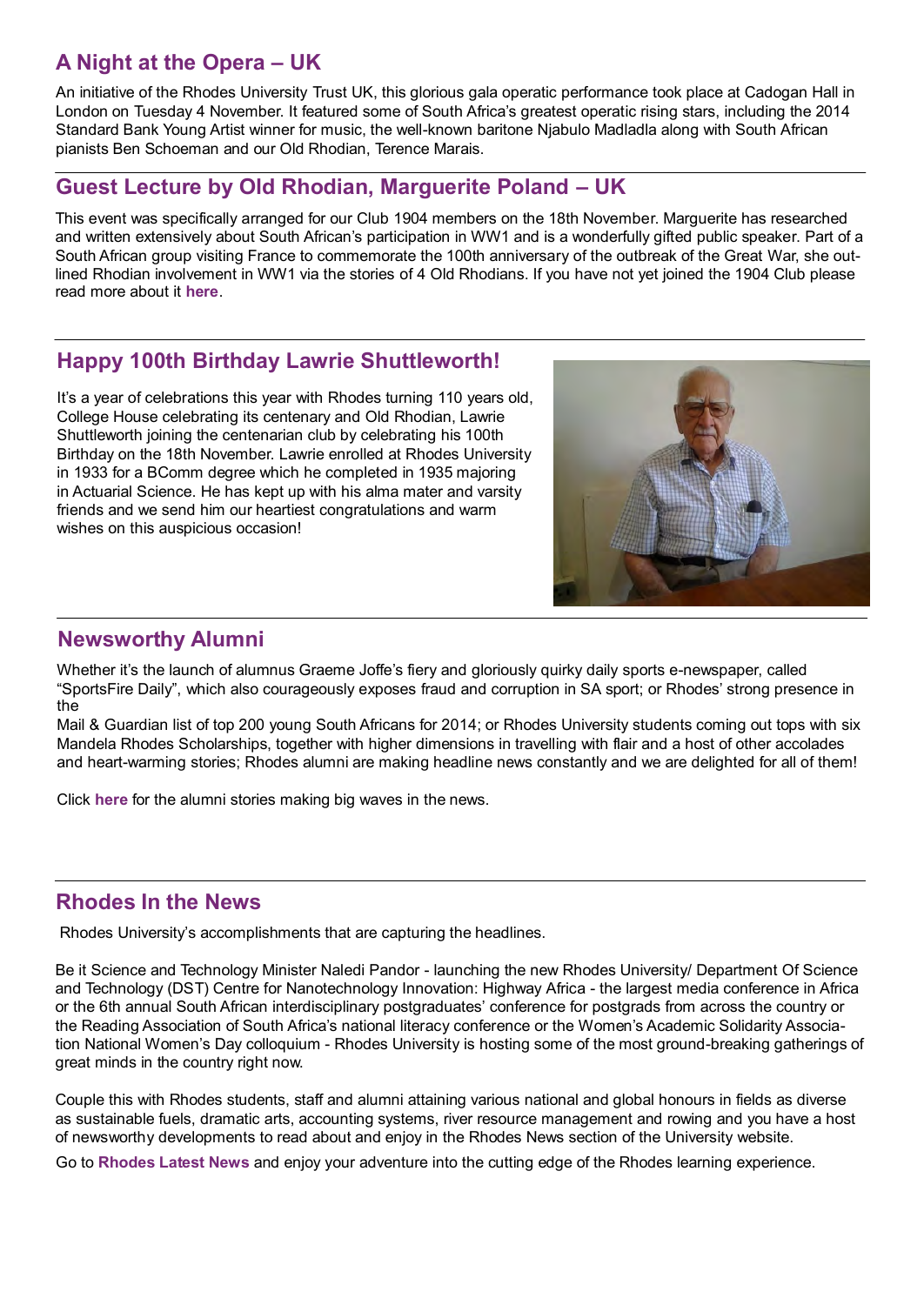## **Rhodes Annual Fund**

The constant achievements of our alumni have proven beyond doubt that a Rhodes education is a vital gateway to success. We believe that this gateway must be opened to more and more students, regardless of a lack of access to funding. That is why the Annual Fund exists – to give students who could otherwise not afford to study the gift of a Rhodes education.

#### **[Why I give to Rhodes University](https://www.ru.ac.za/alumnigiving/whyigivetorhodes/suelund1980.html)**.

Ultimately, it is only through the generous contributions of our alumni that this fund is possible - which this year is being backed by a series of fabulous end of year fundraising events.

These events include:



**Give5** - In the previous issue of this newsletter we wrote about the roaring success of the Annual Fund Give 5 campaign - an initiative by students for students - which has raised over R100 000 this year alone. Its purpose is to help support those in the student body with the least access to financial resources. The Give 5 initiative is strongly supported by alumni of Rhodes and local business in Grahamstown. So thank you to those of you who have contributed, as well as to GBS Mutual Bank for topping the fund up with R10 000 and all those businesses whose sterling contributions make the initiative the success that it is.

Go to **[Give5 2014](http://www.ru.ac.za/alumni/studentradactivities/give5/give5-2014/)** to find out more about the Campaigns successes this year.

**A Fundraising Telethon** from late September into early October 2014, where countless students gave of their time phoning Rhodes alumni and facilitating generous donations by many alumni to the Annual Fund.

Thank you so much to all of you who contributed so graciously and to the students who inspired you!



**Unathi Msengana's Benefit Concert**, on Friday 3 October, where Unathi received her Emerging Old Rhodian Award for 2014 in an emotional handover, while generously donating all concert proceeds to the Annual Fund – in a most musically inspiring night indeed!

Thank you Unathi for a breath-taking night!